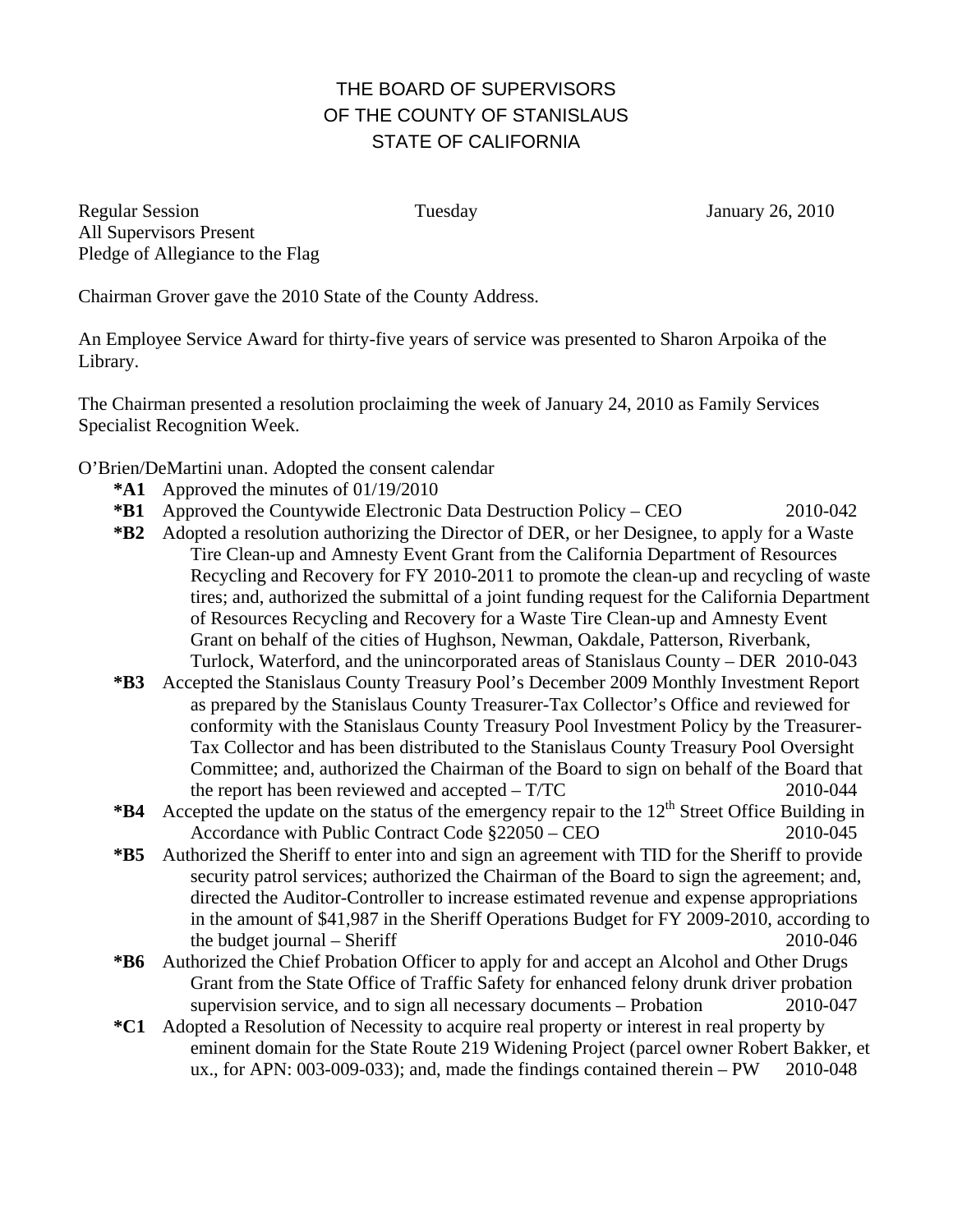- **\*C2** Adopted plans and specifications for the Modesto and Empire Traction Company (ME&T) Railroad Crossing at Mariposa Road Improvement Project; directed the Department of Public Works to set the bid opening date and time; and, directed the Public Works Department to publish and mail a notice inviting bids to trade journals as required by law – PW 2010-049
- **\*C3** Adopted plans and specifications for the Grayson Road Bridge at Laird Slough Project; directed the Department of Public Works to set the bid opening date and time for the Project; directed the Public Works Department to publish and mail a notice inviting bids to trade journals as required by law; and, directed the Auditor-Controller to make the necessary budget adjustments per the financial transaction sheet – PW 2010-050
- **\*C4** Finds that the portion of D Street located north of Yosemite Boulevard at C Street is not required for public street purposes; finds there are no in-place public utility facilities within the easement area to be abandoned; and, adopted a resolution vacating a portion of D Street located north of Yosemite Boulevard in the Town of Empire – PW 2010-051

Monteith/Chiesa unan. **B7** Accepted the final design for the Design-Build construction of the new Animal Services Facility; authorized the Project Manager to implement the recommended and necessary changes to the Construction Contract, in accordance with the County Change Order Policy, to reflect the final design decisions funded by project funds previously approved and set aside for the final design decisions and within the approved budget as outlined in the agenda item; authorized the Project Manager to execute an agreement with Shor-Line as the top ranked company as a result of the RFQ and RFP process, and to issue a purchase order for animal cage equipment for the lump sum amount not to exceed \$554,797 within the approved project budget; authorized the Project Manager to make change orders, up to \$25,000 within the approved project budget for the final equipment order which is consistent with the County's Construction Change Order Policy, within the approved project budget; and, directed the Auditor-Controller to complete the recommended budget transfers as detailed in the Budget Journal form – CEO 2010-052

**Corr 1** Referred to the Department of Public Works and the San Joaquin Valley Rail Committee, a letter from the California High-Speed Rail Authority regarding public scoping meetings as part of the environmental review process for the Merced to Sacramento Section of the High-Speed Train Project.

**Corr 2** Referred to the Department of Environmental Resources, the Fire/Life Safety Inspection Report for the Stanislaus County Juvenile Hall at 2215 Blue Gum Avenue, Modesto, CA, from the City of Modesto Fire Department.

**Corr 3** Acknowledged receipt of claims and referred to the CEO-Risk Management Division the following claims: Gloria Fallentine; Debra L. Harper; Brett Campbell; and, Rhonda Rigney.

The CEO reported that the ACGME Residency Review Committee has awarded a 3-year initial accreditation to our new Residency Consortium with only one corrective action required. He thanked Dr. Peter Broderick, HSA Managing Director Mary Ann Lee, and Assistant Executive Officer Patty Hill Thomas, for spearheading the creation of the Consortium, and thanked Congressman Cardoza and Congressman Radanovich for their assistance. The CEO noted that Stanislaus County will see 71 inmates and 111 individuals from the Alternative Work Program released from custody under the new State program, which is intended to provide release opportunities for low-risk offenders that complete certain vocation and rehabilitative training. There are significant concerns about the adverse impacts the State's inmate release program will have on our community.